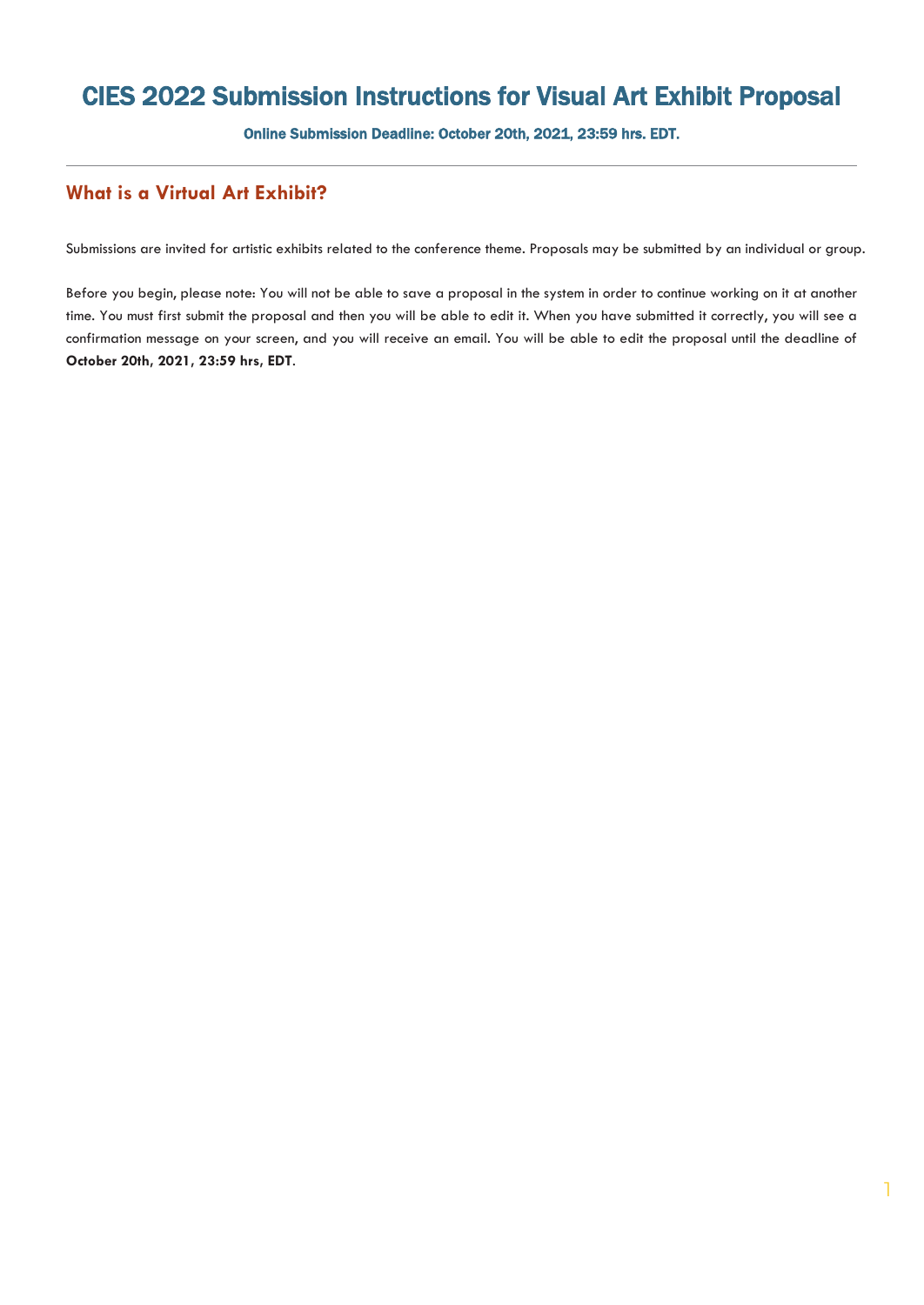## Instructions for Submitting an Art Exhibit proposal for CIES 2022

**Step 1:** To login: Click on the link [https://cies.lasaweb.org/proposals/.](https://cies.lasaweb.org/proposals/)

If you have a current CIES membership please click on the button "Login with CIES account" (1) and complete the information with your *User Name* and *Password*, If you do not have a current CIES membership please create a Guest Account clicking on "Create Guest Account" (2) complete the form and "Submit", then click on "Submit a Proposal" (on the top of the screen) and then on "Login with guest account" (3), and complete the information with your Guest account credentials: User Name and Password.

| You must be logged in to access the submission system. Please login to continue.                                                                                                                                                         |  |  |  |  |  |  |  |
|------------------------------------------------------------------------------------------------------------------------------------------------------------------------------------------------------------------------------------------|--|--|--|--|--|--|--|
| Select "Login with CIES Account" if you have a current CIES membership.<br>Select "Login with Guest Account" if you have already created a Guest account.<br>Select "Create Guest Account" if you do not have a current CIES membership. |  |  |  |  |  |  |  |
| <b>ITH CIES ACCOUNT</b>                                                                                                                                                                                                                  |  |  |  |  |  |  |  |
| TH GUEST ACCOUNT                                                                                                                                                                                                                         |  |  |  |  |  |  |  |
| <b>CREATE GUEST ACCOUNT</b>                                                                                                                                                                                                              |  |  |  |  |  |  |  |

Then, click on "Proposal Submission Site" button

| <b>PROPOSAL SUBMISSION SITE</b> |  |
|---------------------------------|--|
|                                 |  |

## **Step 2**: Select *"Submit a Proposal"*.



**Step 3:** Select *"Submit a Pre-Conference Workshop, Book Launch, or Visual Art Exhibit"*.

| Submit a New Proposal                                                |
|----------------------------------------------------------------------|
| Submit Proposal to General Pool, SIG, or Committee                   |
| Submit Proposal to New Scholars Committee Mentoring Workshops        |
| Submit a Pre-Conference Workshop, Book Launch, or Visual Art Exhibit |

Step 4: Select "Visual Art Exhibits".

| <b>Book Launch</b>             |  |  |  |  |  |  |  |
|--------------------------------|--|--|--|--|--|--|--|
| <b>Pre-Conference Workshop</b> |  |  |  |  |  |  |  |
| <b>Visual Art Exhibits</b>     |  |  |  |  |  |  |  |